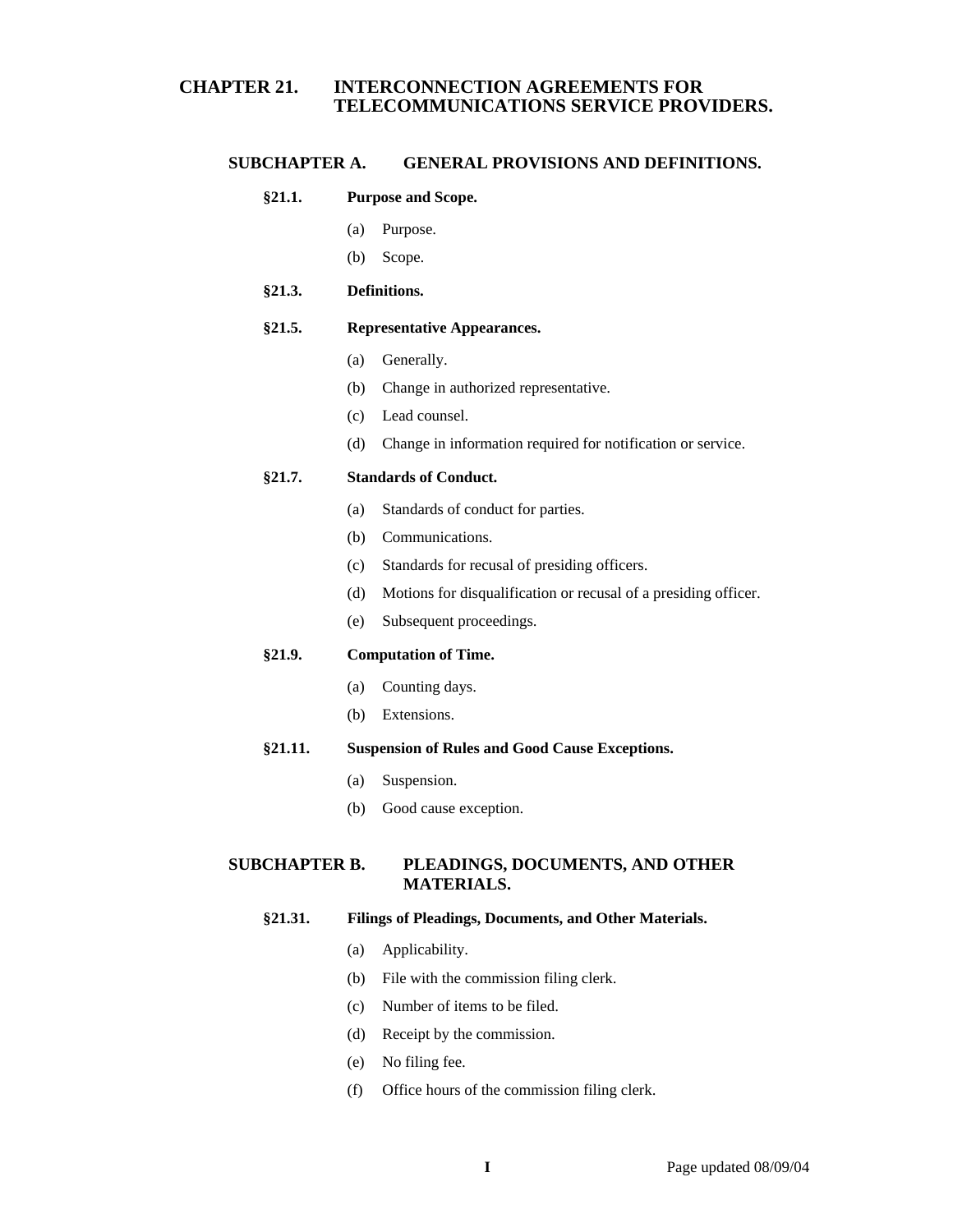- (g) Filing a copy or facsimile copy in lieu of an original.
- (h) Filing deadline.

## **§21.33. Formal Requisites of Pleadings and Documents to be filed with the Commission.**

- (a) Applicability.
- (b) Requirements of form.
- (c) Format.
- (d) Citation.
- (e) Signature.
- (f) Page limits.
- (g) Hard copy filing standards.
- (h) Electronic filing standards.
- (i) Disk format standards.
- (j) File format standards.

#### **§21.35. Service of Pleadings and Documents.**

- (a) Pleadings and Documents submitted to a presiding officer.
- (b) Methods of service.
- (c) Evidence of service.
- (d) Certificate of service.

### **§21.37. Examination and Correction of Pleadings and Documents.**

- (a) Construction of pleadings and documents.
- (b) Procedural sufficiency of pleadings and documents.
- (c) Additional requirements.

#### **§21.39. Amended Pleadings.**

- (a) Filing amended pleadings.
- (b) Amendments to conform to issues tried at hearing without objection.

#### **§21.41. Motions.**

- (a) General requirements.
- (b) Time for response.
- (c) Rulings on motions.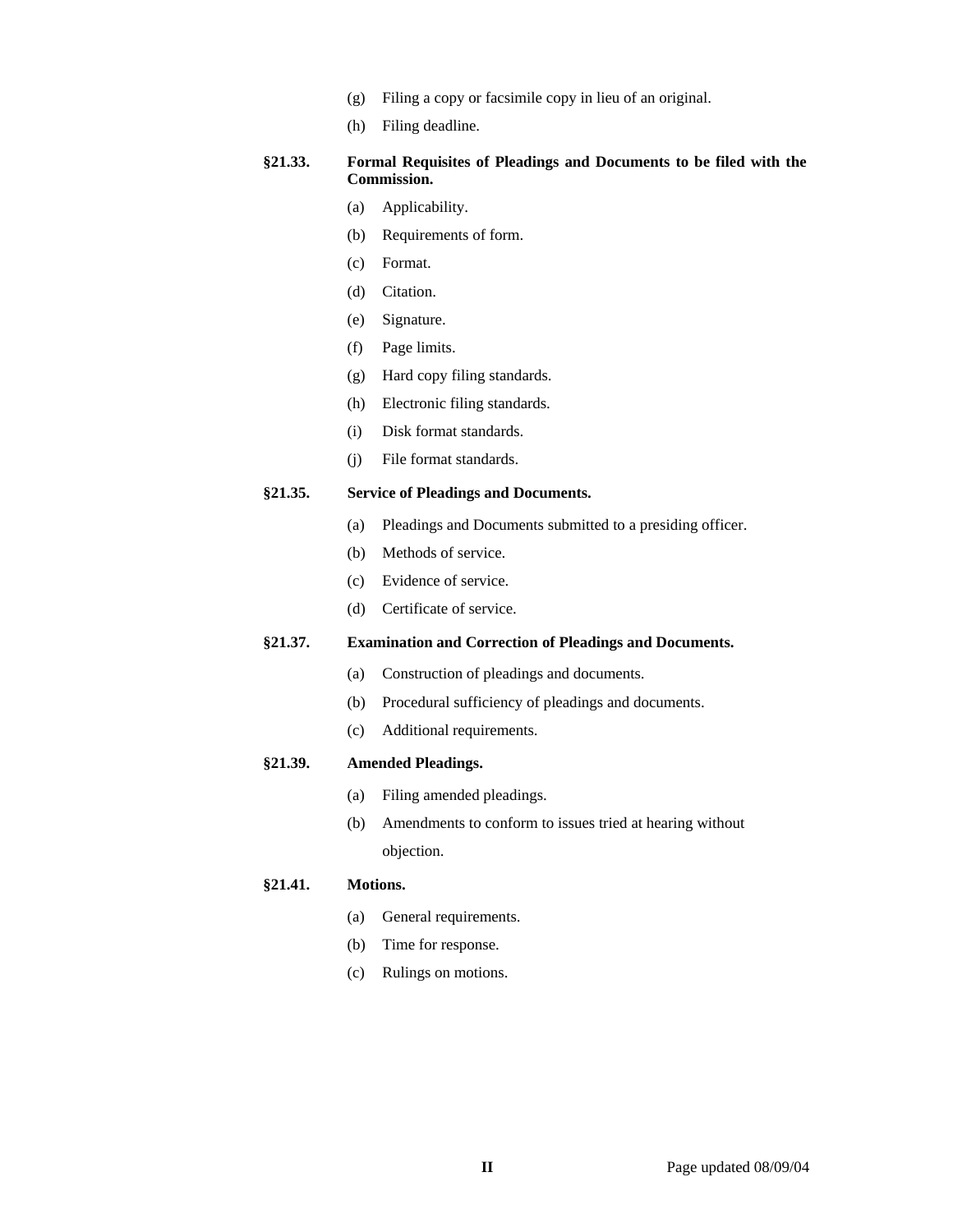- (d) Motions for continuances.
- (e) Deadlines for motions for continuance and extension of filing deadline.
- (f) Modification of discovery deadlines.

## **SUBCHAPTER C. PRELIMINARY ISSUES, ORDERS, AND PROCEEDINGS**

#### **§21.61. Threshold Issues and Certification of Issues to the Commission.**

- (a) Threshold issues.
- (b) Certification.
- **§21.63. Interim Issues and Orders.**
- **§21.65. Interlocutory Appeals.**

#### **§21.67. Dismissal of a Proceeding.**

- (a) Motions for dismissal.
- (b) Withdrawal of application.

#### **§21.69. Summary Decision.**

- (a) Motion for summary decision.
- (b) Filing and contents of motion.
- (c) Response to motion.
- (d) Hearing on the motion.
- (e) No further hearing.

### **§21.71. Sanctions.**

- (a) Causes for imposition of sanctions.
- (b) Types of sanctions.
- (c) Imposition of sanctions by the commission.
- (d) Procedure.

#### **§21.73. Consolidation of Dockets, Consolidation of Issues, and Joint Filings.**

- (a) Consolidation of dockets.
- (b) Consolidation of issues.
- (c) Joint filings or joinder.

## **§21.75. Motions for Clarification and Motions for Reconsideration.**

- (a) Motions for clarification.
- (b) Motions for reconsideration.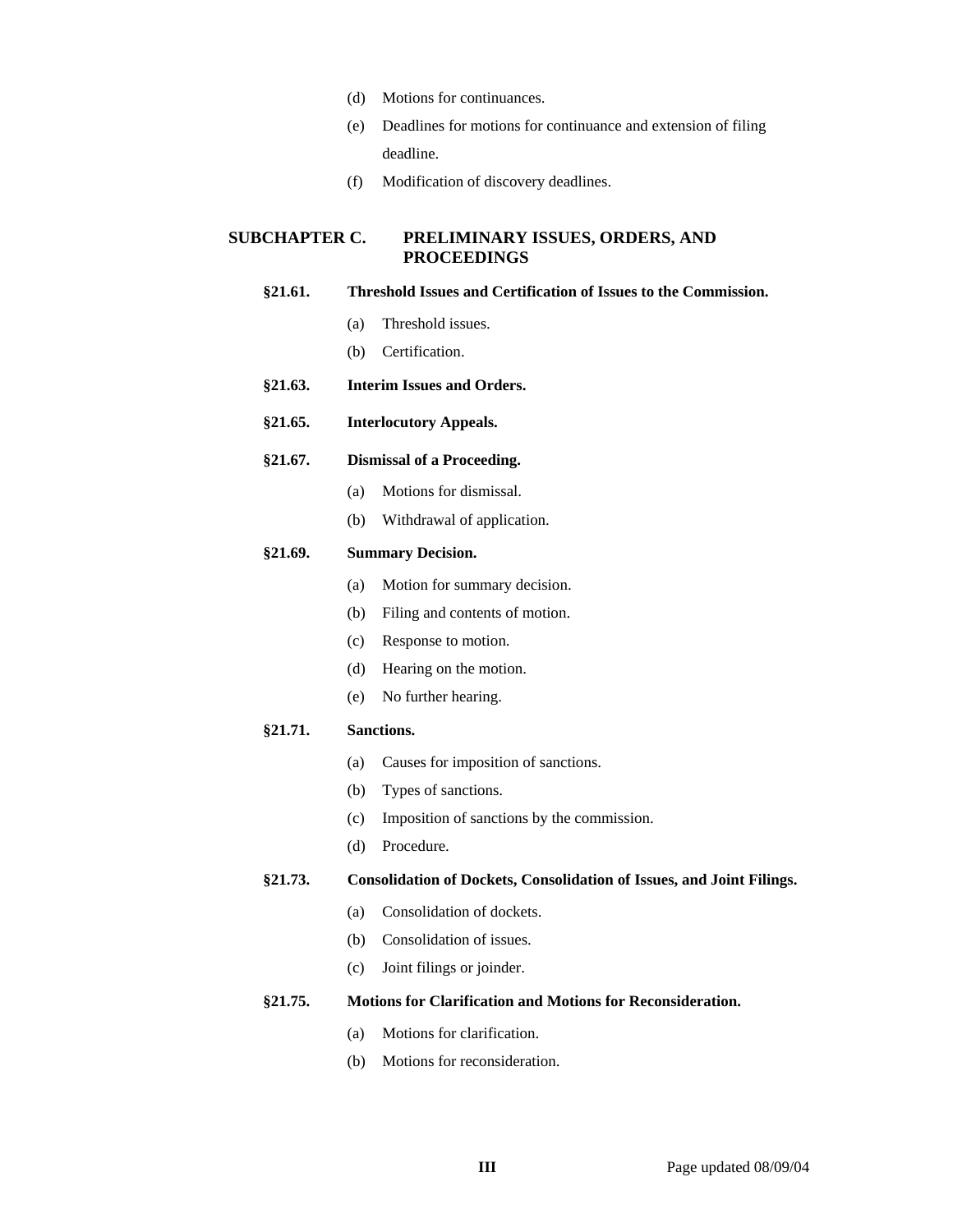## **§21.77. Confidential Material.**

- (a) General.
- (b) Disputes.
- (c) Exemption from disclosure.
- (d) Material provided to parties.
- (e) Review by parties.
- (f) Acknowledgment.
- (g) Disposition of confidential information.
- (h) Use in other proceedings.

## **SUBCHAPTER D. DISPUTE RESOLUTION**

## **§21.91. Mediation.**

- (a) Request for mediation.
- (b) Mediator.
- (c) Procedure.
- (d) Mediation and formal dispute resolution.

### **§21.93. Voluntary Alternative Dispute Resolution.**

## **§21.95. Compulsory Arbitration.**

- (a) Request for arbitration.
- (b) Response.
- (c) Selection and replacement of presiding officer.
- (d) Participation.
- (e) Prehearing conference; challenges.
- (f) Notice.
- (g) Record of hearing.
- (h) Hearing procedures.
- (i) Applicable rules.
- (j) Authority of presiding officer.
- (k) Discovery.
- (l) Time for hearing.
- (m) Evidence.
- (n) Sanctions.
- (o) Decision Point List (DPL) and witness list.
- (p) Cross-examination.
- (q) Clarifying questions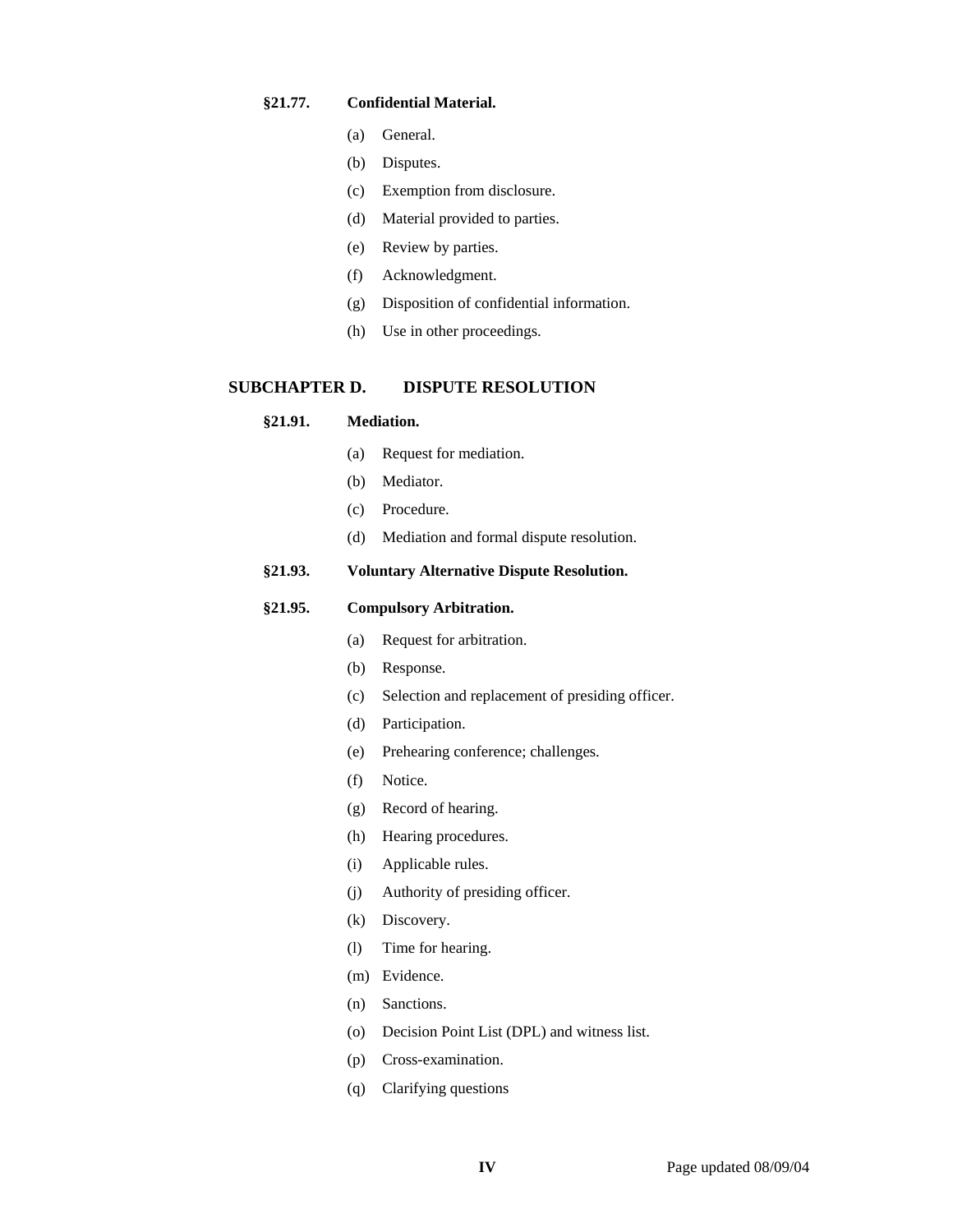- (r) Briefs.
- (s) Time for decision.
- (t) Decision.
- (u) Distribution.
- (v) Implementation.
- (w) Motions for reconsideration.

## **§21.97. Approval of Negotiated Agreements.**

- (a) Application.
- (b) Notice.
- (c) Proceedings.
- (d) Comments.
- (e) Issues.
- (f) Authority of presiding officer.
- (g) Filing of agreement.

# **§21.99. Approval of Arbitrated Agreements.**

- (a) Application.
- (b) Parties' comments.
- (c) Commission approval.
- (d) Effective date.
- (e) Filing of agreement.

## **§21.101. Approval of Amendments to Existing Interconnection Agreements.**

- (a) Application.
- (b) Notice.
- (c) Proceeding.
- (d) Comments.
- (e) Issues.
- (f) Authority of presiding officer.
- (g) Effective date.
- (h) Formal approval.
- (i) Filing of agreement.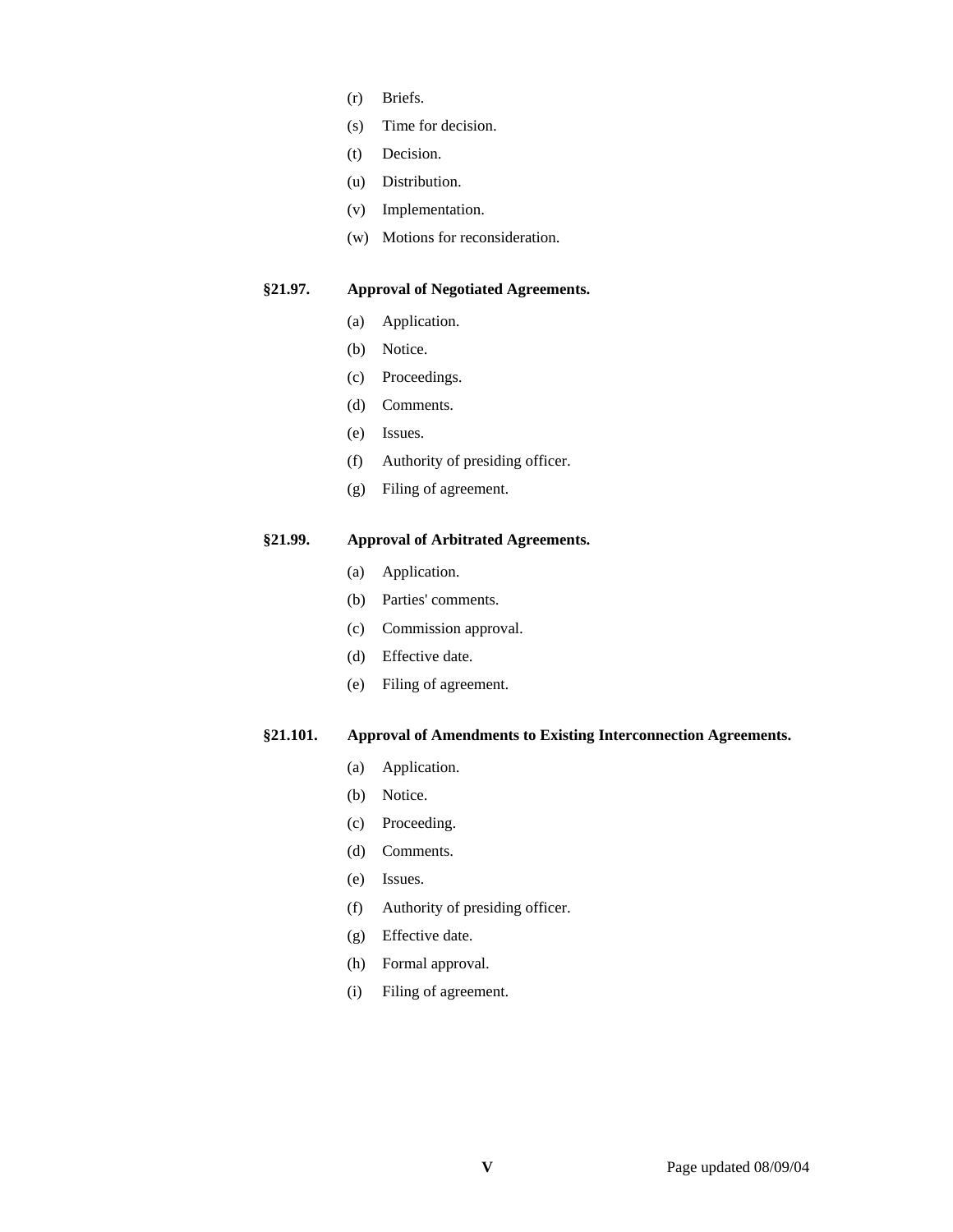#### **§21.103. Approval of Agreements Adopting Terms and Conditions Pursuant to Federal Telecommunications Act of 1996 (FTA) §252(i).**

- (a) Application.
- (b) Provisions incorporated from §21.101 of this title (relating to the

Approval of Amendments to Existing Interconnection Agreements).

## **SUBCHAPTER E. POST-INTERCONNECTION AGREEMENT DISPUTE RESOLUTION**

### **§21.121. Purpose.**

#### **§21.123. Informal Settlement Conference.**

- (a) Filing a request.
- (b) The settlement conference.
- (c) Conduct.
- (d) Results of settlement conference.
- (e) Both formal dispute resolution and informal settlement request.

### **§21.125. Formal Dispute Resolution Proceeding.**

- (a) Initiation of formal proceeding.
- (b) Response to the petition.
- (c) Reply to response to complaint.
- (d) Provisions incorporated from §21.95 of this title (relating to Compulsory Arbitration).
- (e) Number of copies to be filed.
- (f) Participation.
- (g) Notice and hearing.
- (h) Authority of presiding officer.
- (i) Discovery.
- (j) Prefiled evidence/witness list.
- (k) Arbitration Award.
- (l) Filing of agreement.
- (m) Motions for reconsideration.

## **§21.127. Request for Expedited Ruling.**

- (a) Purpose.
- (b) Filing a request.
- (c) Response to complaint.
- (d) Hearing.